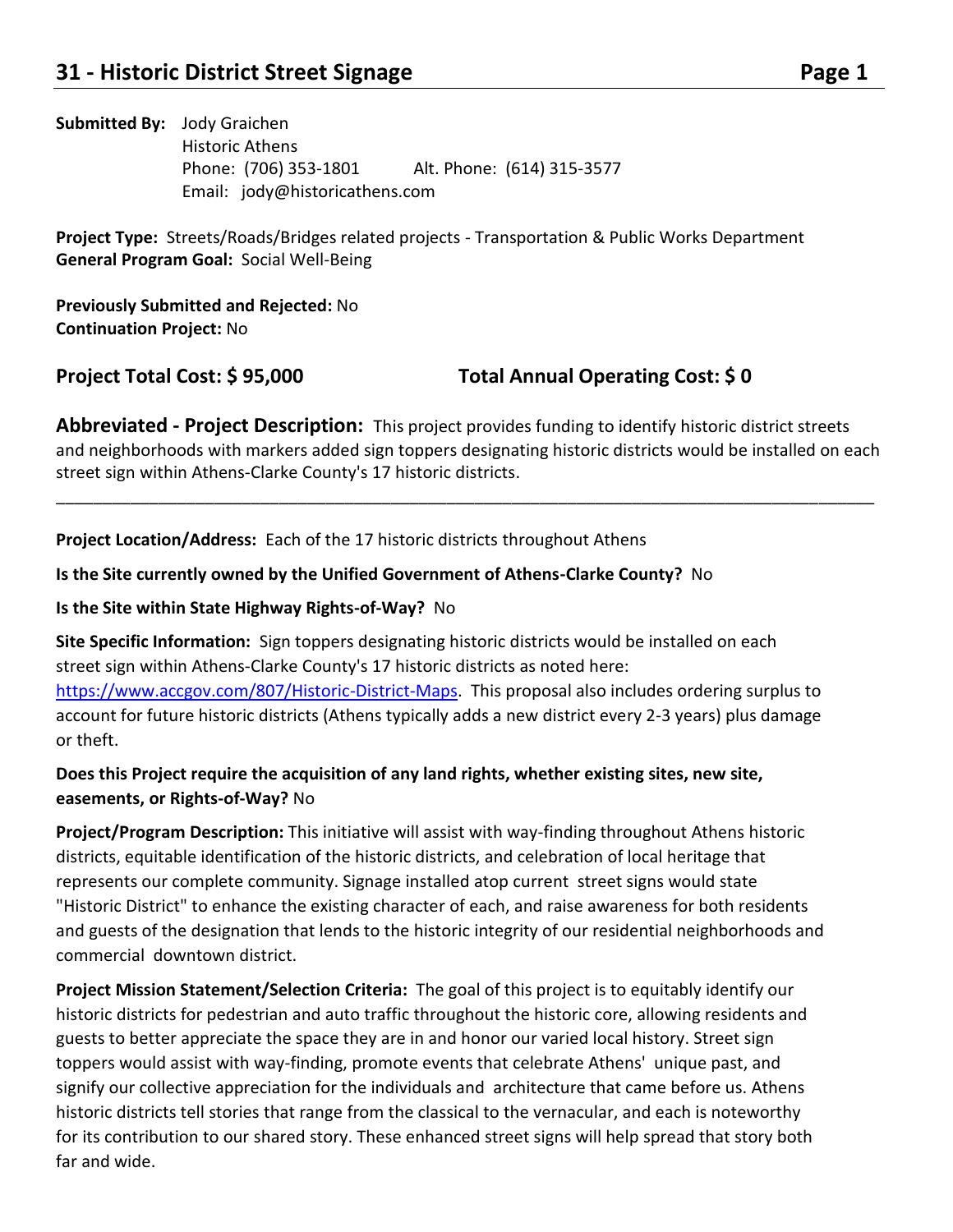**How is this Project recommended/included in any approved ACCGov Land Use Plan, Master Plan, Corridor Study, or Service Delivery Plan?** N/A

**How is this Project included in the Madison Athens-Clarke County Oconee Regional Transportation Study (MACORTS) long-range Transportation Improvement Plan (TIP)?** N/A

#### **Attachments:**

[Attachment 1 -](https://s3.amazonaws.com/files.formstack.com/uploads/4416721/111256916/845973752/111256916_image001.png) Sign Image

# **PROJECT JUSTIFICATION**

#### **How will the Project meet one or more of the Selection Criteria?**

**Promotes the Goal of improving Equitability of capital improvements throughout the Community:**  Historic District street signs would be installed at each intersection within all of the 17 historic districts, ensuring all residents the opportunity to celebrate their long-time and ongoing contributions to Athens. Equitable installation in every district guarantees thorough representation across all economic divides and tells a complete and inclusive story for any and all within the historic districts. Installation in all historic districts avoids favoritism or the impression that one chapter of history is more or less important than others. Installation will be a one-time event that will result in a long-term wayfinding solution that calls attention to our appreciation for local history. Signs would state "Historic District" to avoid disputes regarding adjacent neighborhood boundaries.

# **Triple Bottom Line Impacts**

**Positive Benefits for the Economic Prosperity of Athens-Clarke County:** Historic District signage installed on existing infrastructure will assist with way finding, and advance the tourism industry, while celebrating and elevating appreciation for our local historic districts. This proposal very deliberately suggests using generic "Historic District" street sign toppers to ensure the greatest possible efficiency for the initial investment, while also allowing for surplus signs to be ordered to address future historic districts, as well as potential damage of theft. People choose to live-in and visit Athens because of its unique character. That character is the sum of 17 individual historic districts that provide tangible evidence of our community's past. In order to celebrate this history equitably, installation of signs on existing poles in all districts would promote economic prosperity for all residents and businesses within each of the historic districts.

### **Detrimental Impacts to the Economic Prosperity of Athens-Clarke County:** N/A

**Positive Benefits for the Social Well-Being of our Residents and visitors:** In an effort to share a representative history of inclusion for all Athens-Clarke County residents, sign toppers would be installed in each historic district for the social well-being of all who live in or visit those neighborhoods. Too often history is told through our most high-end recollections, but signs in each of our historic districts -- as economically diverse as they are -- would ensure that each neighborhood is celebrated for its varied contributions to our shared story. Neighborhood pride, pride of ownership, and the potential to unlock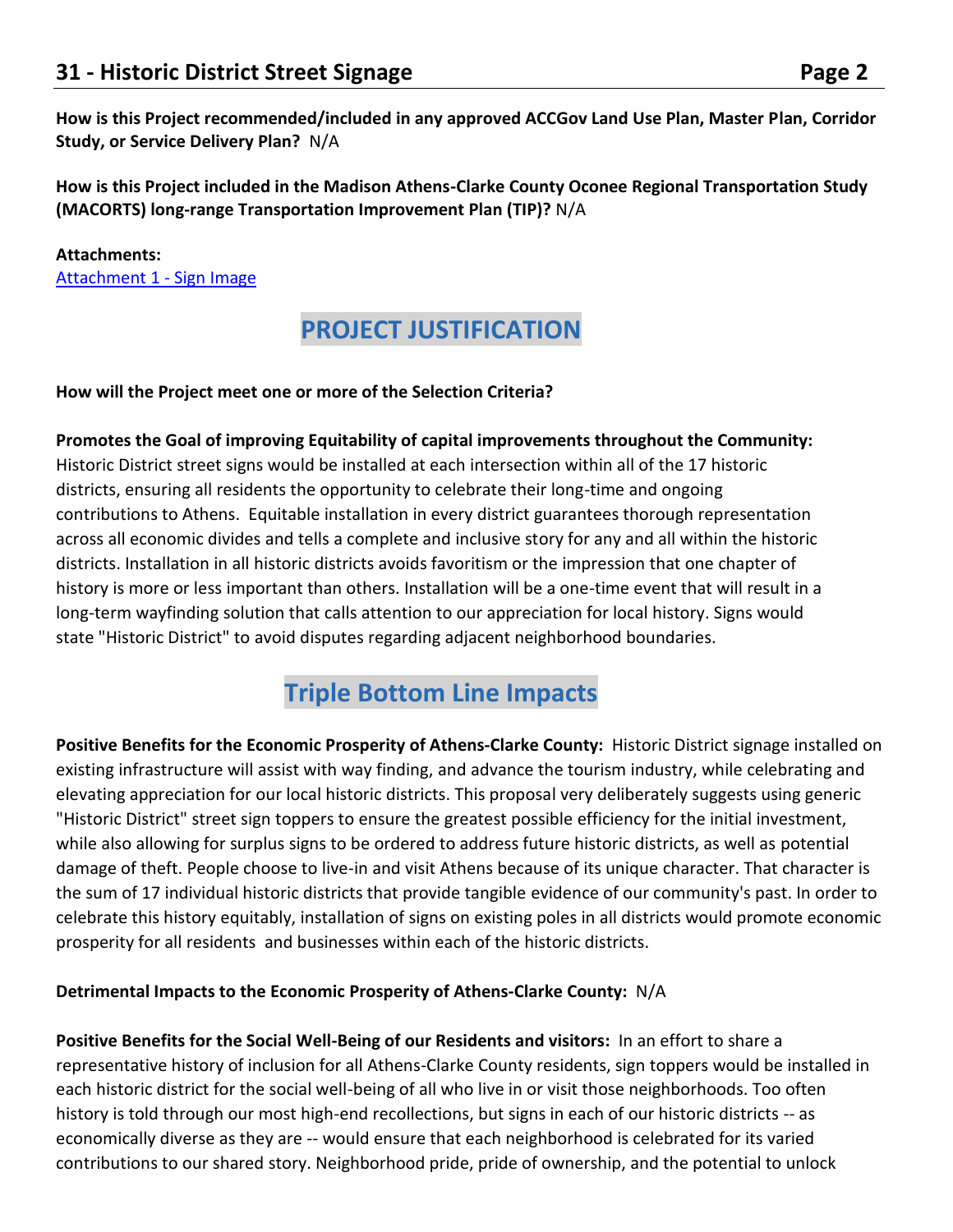# **21 • Historic District Street Signage Page 3 Page 3**

further interest in Athens local history are all benefits of this sign package. Additionally, social well-being will increase from clearer demarcation of historic districts, increased tourism opportunities, and an overall improvement for downtown way finding. Signs will equally benefit pedestrian and vehicular traffic.

# **Detrimental Impacts for the Social Well-Being of our Residents and visitors:** N/A

**Positive Impacts on the Environment:** Sign toppers will be installed on existing sign posts, so will not involve any additional construction resources.

### **Detrimental Impacts on the Environment:** N/A

**Positive/Negative Impacts on ACCGov Departments, Agencies, or other Organizations, if not covered in one of the above questions:** N/A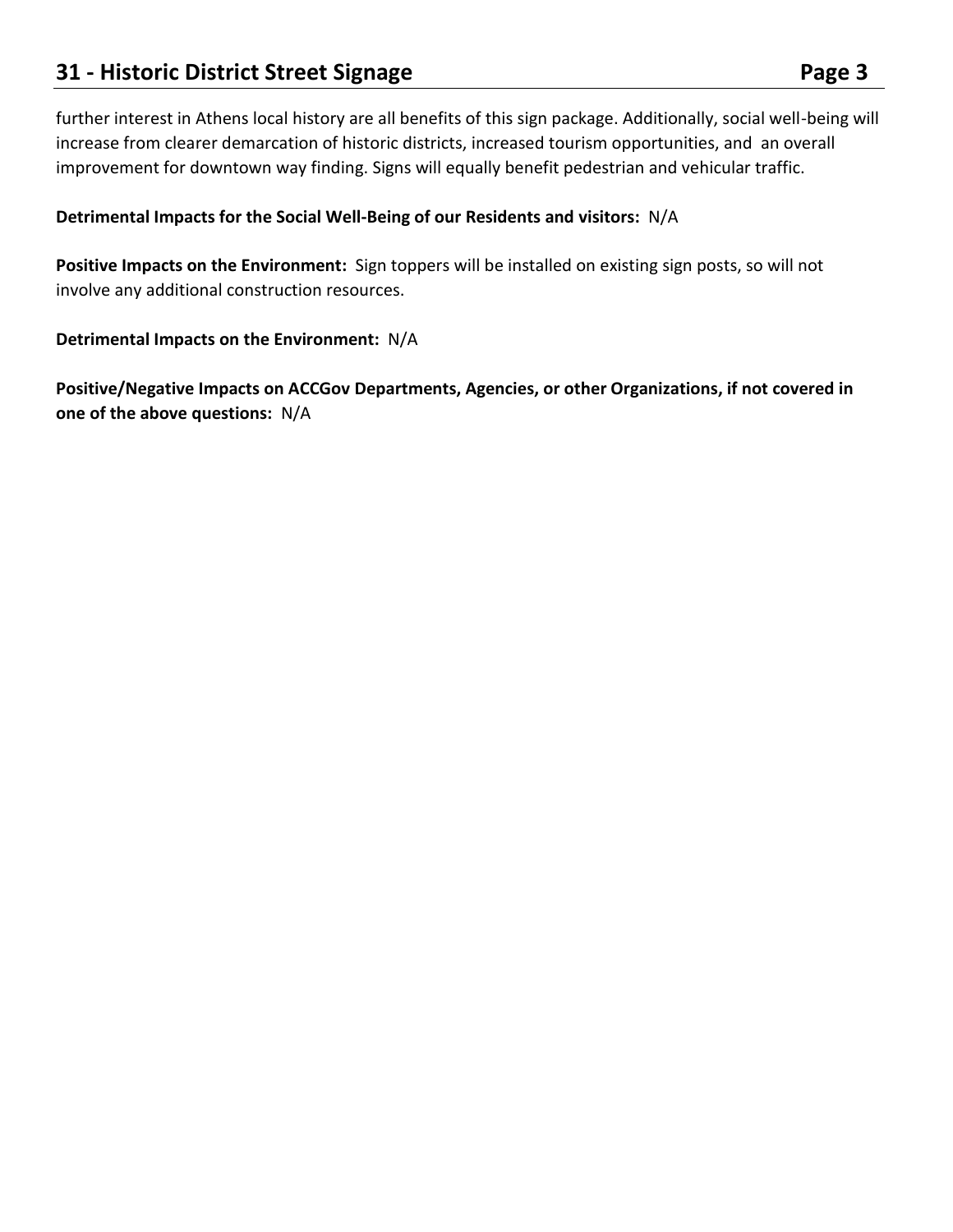# **Project Costs**

# **Detailed project capital budget costs (to be funded from TSPLOST 2023 only):**

| <b>Project Costs (round to thousand)</b>                                                                                                                                                                                      | <b>Amount</b> |
|-------------------------------------------------------------------------------------------------------------------------------------------------------------------------------------------------------------------------------|---------------|
| Land Acquisition / ROW / Easement:<br>1.                                                                                                                                                                                      | \$            |
| 2.<br>Design Fees: (Min.12% of New Const.; 14% of reno,; 16% for LEED proj.)                                                                                                                                                  | \$            |
| 3.<br>Miscellaneous Fees: (Min.<br>Minimum of 3% of Construction Costs - used for permitting, etc. Utilize<br>minimum of 10% if land acquisition if necessary.                                                                | \$            |
| Construction:<br>4.                                                                                                                                                                                                           | \$            |
| Construction Contingency: (10% of the Construction line item)<br>5.                                                                                                                                                           | \$<br>50,000  |
| Acquisition of Capital Equipment<br>6.                                                                                                                                                                                        | \$            |
| Testing:<br>7.                                                                                                                                                                                                                | \$            |
| Project Management: (4% of the total budget line items above)<br>8.                                                                                                                                                           | \$<br>2,000   |
| 9.<br>Project Contingency: (10% of the total budget line items above)                                                                                                                                                         | \$<br>5,000   |
| 10. Public Art: Calculated at 1% of the Construction line item.                                                                                                                                                               | \$            |
| 11. Other 1: cost of ordering 558 signs and hardware, incl.<br>freight; priced in consultation with ACC Traffic Engineer Tim<br>Griffeth and ACC vendor TAPCO (attached sales quote priced<br>for more signs than requesting) | \$<br>36,000  |
| 12. Other 2:                                                                                                                                                                                                                  | \$            |
| <b>Project Subtotal:</b>                                                                                                                                                                                                      | \$<br>93,000  |
| 14. Program Management (2% of Project Subtotal):                                                                                                                                                                              | \$<br>2,000   |
| <b>TSPLOST 2023 Project Total:</b>                                                                                                                                                                                            | \$<br>95,000  |

#### **Attachments:**

[Attachment 2 -](https://s3.amazonaws.com/files.formstack.com/uploads/4416721/111256937/845973752/111256937_sales-quote_q21012859.pdf) Sales Quote

**Project Financing**

**Is the proposed Project to receive funding from source(s) other than TSPLOST 2023?** No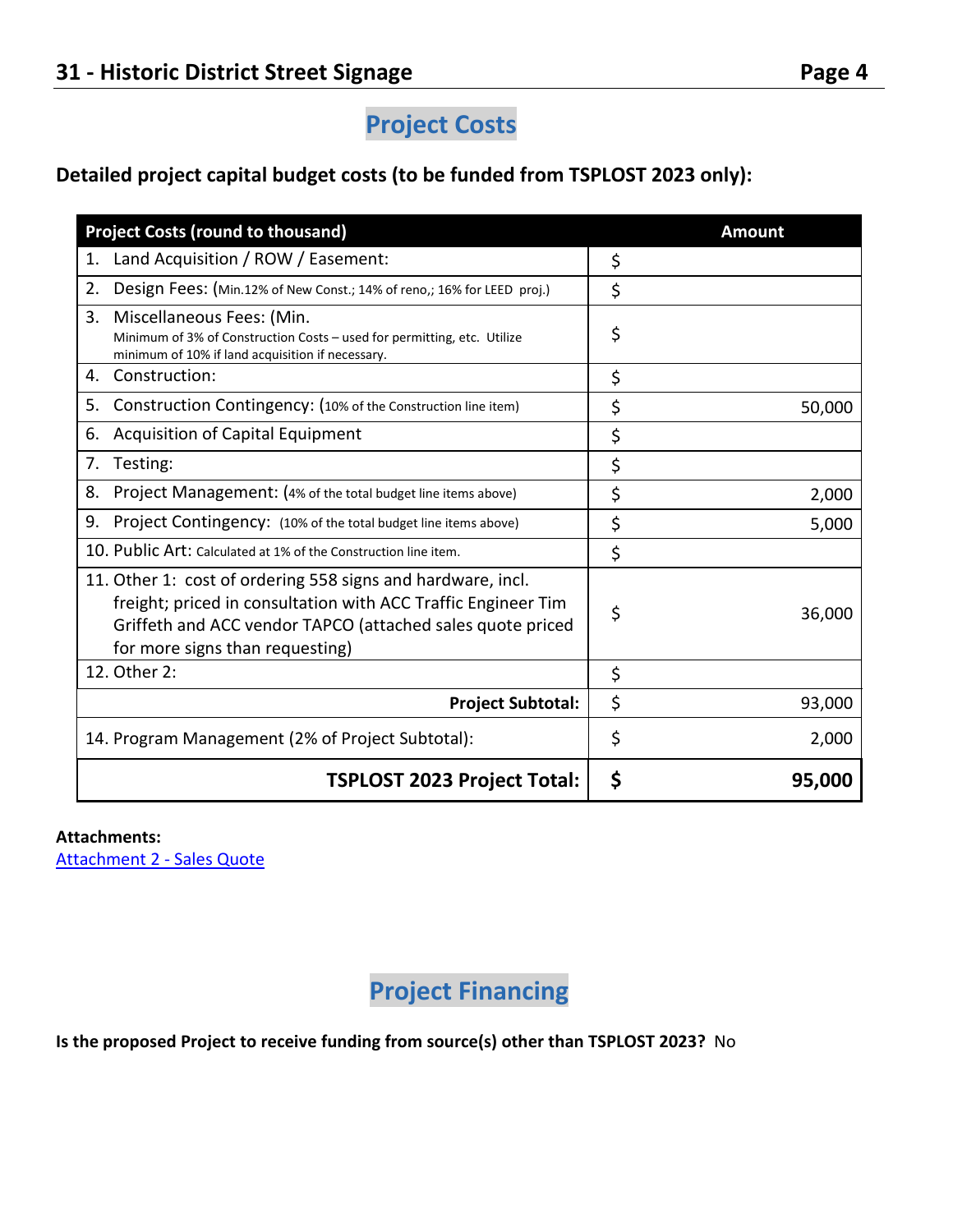# Historic